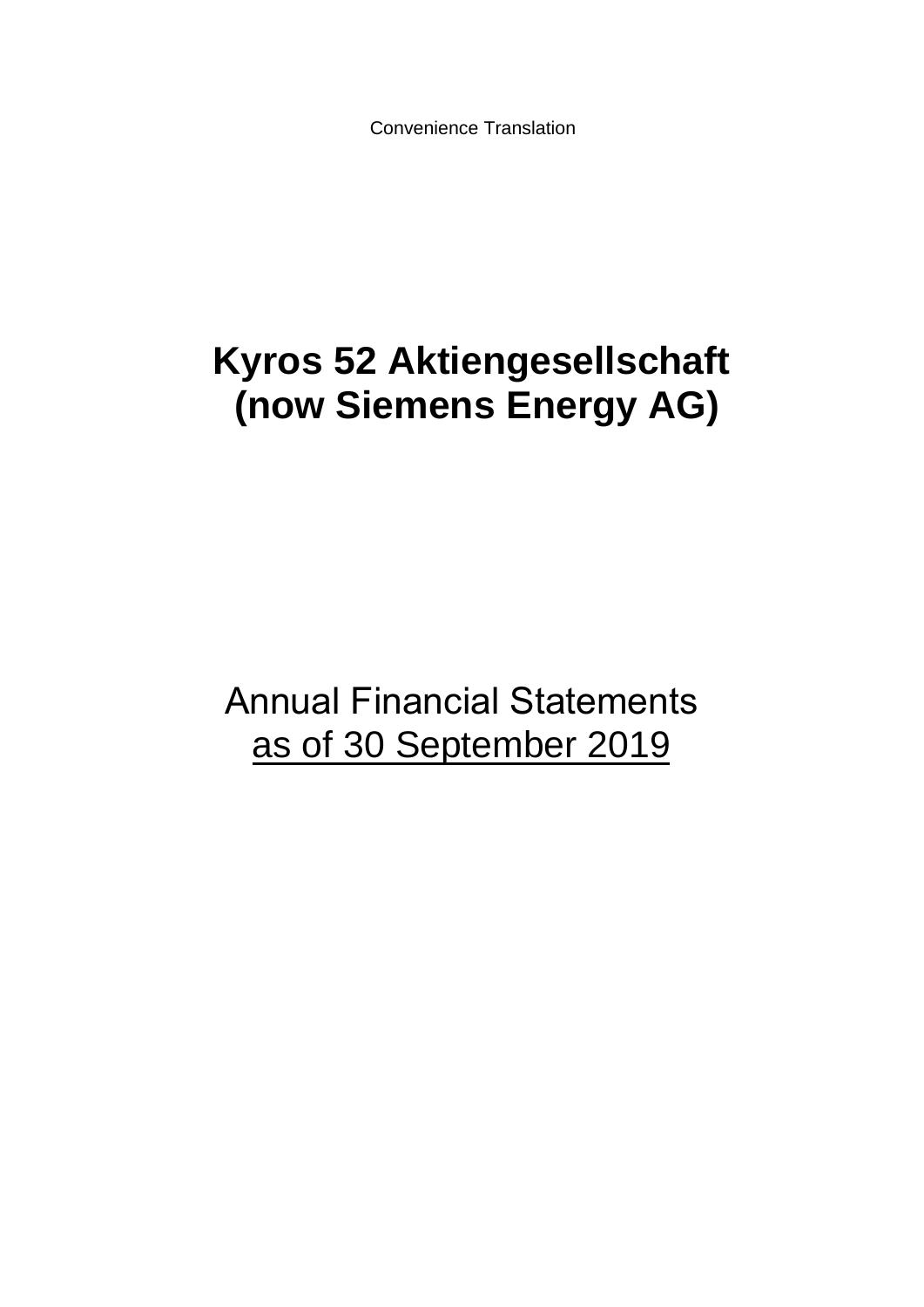

*Translation of the German independent auditor's report concerning the audit of the annual financial statements prepared in German*

## Independent auditor's report

To Kyros 52 Aktiengesellschaft

# **Opinion**

We have audited the annual financial statements of Kyros 52 Aktiengesellschaft (formerly: Kyros 52 GmbH), Munich, which comprise the balance sheet as of 30 September 2019 and the income statement for the fiscal year from 1 October 2018 to 30 September 2019.

In our opinion, on the basis of the knowledge obtained in the audit, the accompanying annual financial statements comply, in all material respects, with the requirements of German commercial law applicable to corporations and give a true and fair view of the assets, liabilities and financial position of the Company as of 30 September 2019 and of its financial performance for the fiscal year from 1 October 2018 to 30 September 2019 in compliance with German legally required accounting principles and the partial application of the exemption for micro-entities pursuant to Sec. 264 (1) Sentence 5 HGB ["Handelsgesetzbuch": German Commercial Code].

Pursuant to Sec. 322 (3) Sentence 1 HGB, we declare that our audit has not led to any reservations relating to the legal compliance of the annual financial statements.

### **Basis for the opinion**

We conducted our audit of the annual financial statements in accordance with Sec. 317 HGB and in compliance with German Generally Accepted Standards for Financial Statement Audits promulgated by the Institut der Wirtschaftsprüfer [Institute of Public Auditors in Germany] (IDW). Our responsibilities under those requirements and principles are further described in the "Auditor's responsibilities for the audit of the annual financial statements" section of our auditor's report. We are independent of the Company in accordance with the requirements of German commercial and professional law, and we have fulfilled our other German professional responsibilities in accordance with these requirements. We believe that the audit evidence we have obtained is sufficient and appropriate to provide a basis for our opinion on the annual financial statements.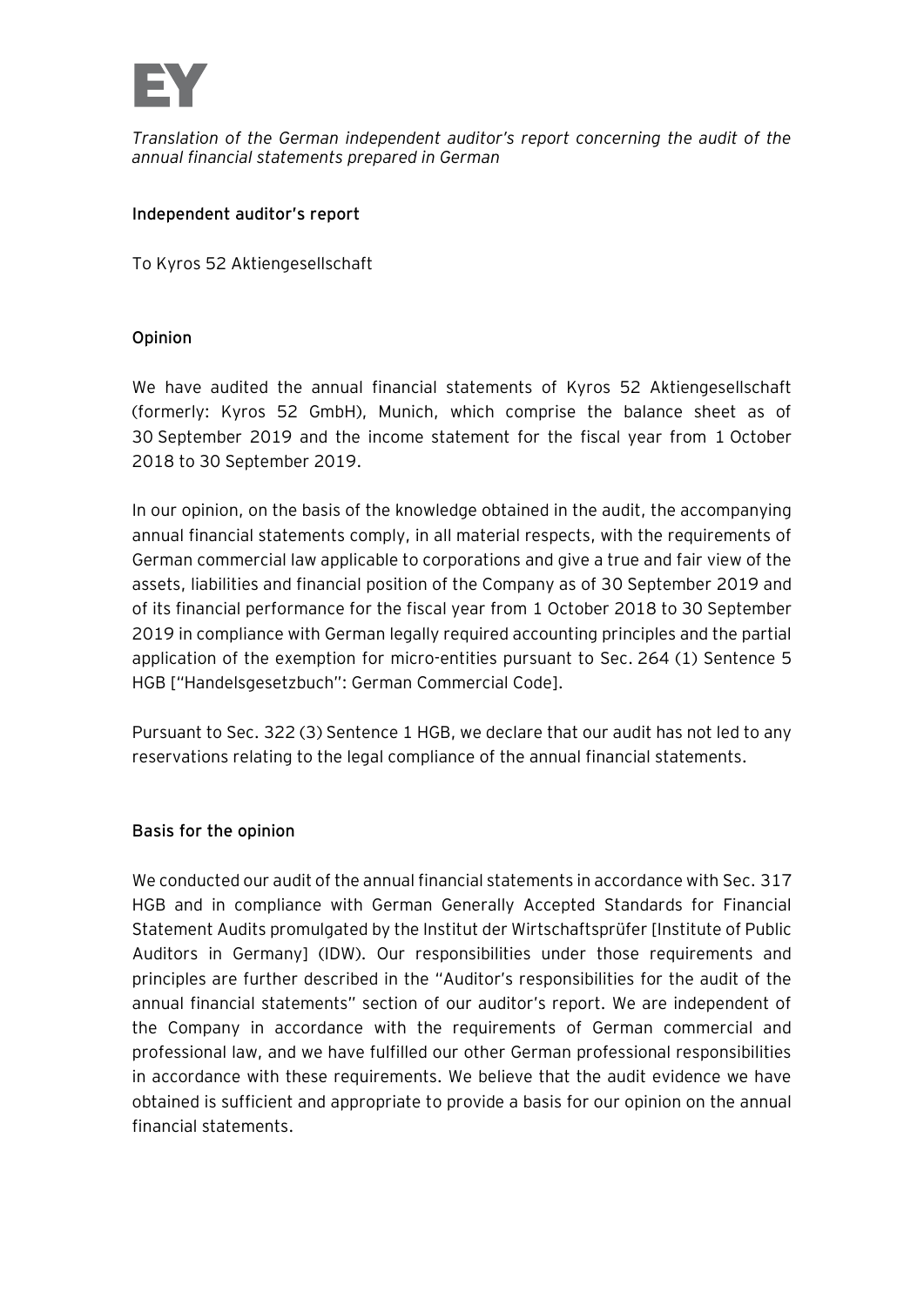

# **Responsibilities of the executive directors and the supervisory board for the annual financial statements**

The executive directors are responsible for the preparation of the annual financial statements that comply, in all material respects, with the requirements of German commercial law applicable to business corporations, and that the annual financial statements give a true and fair view of the assets, liabilities, financial position and financial performance of the Company in compliance with German legally required accounting principles and partially applying the exemption for micro-entities pursuant to Sec. 264 (1) Sentence 5 HGB. In addition, the executive directors are responsible for such internal control as they, in accordance with German legally required accounting principles, have determined necessary to enable the preparation of annual financial statements that are free from material misstatement, whether due to fraud or error.

In preparing the annual financial statements, the executive directors are responsible for assessing the Company's ability to continue as a going concern. They also have the responsibility for disclosing, as applicable, matters related to going concern. In addition, they are responsible for financial reporting based on the going concern basis of accounting, provided no actual or legal circumstances conflict therewith.

The supervisory board is responsible for overseeing the Company's financial reporting process for the preparation of the annual financial statements.

# Auditor's responsibilities for the audit of the annual financial statements

Our objectives are to obtain reasonable assurance about whether the annual financial statements as a whole are free from material misstatement, whether due to fraud or error, and to issue an auditor's report that includes our opinion on the annual financial statements.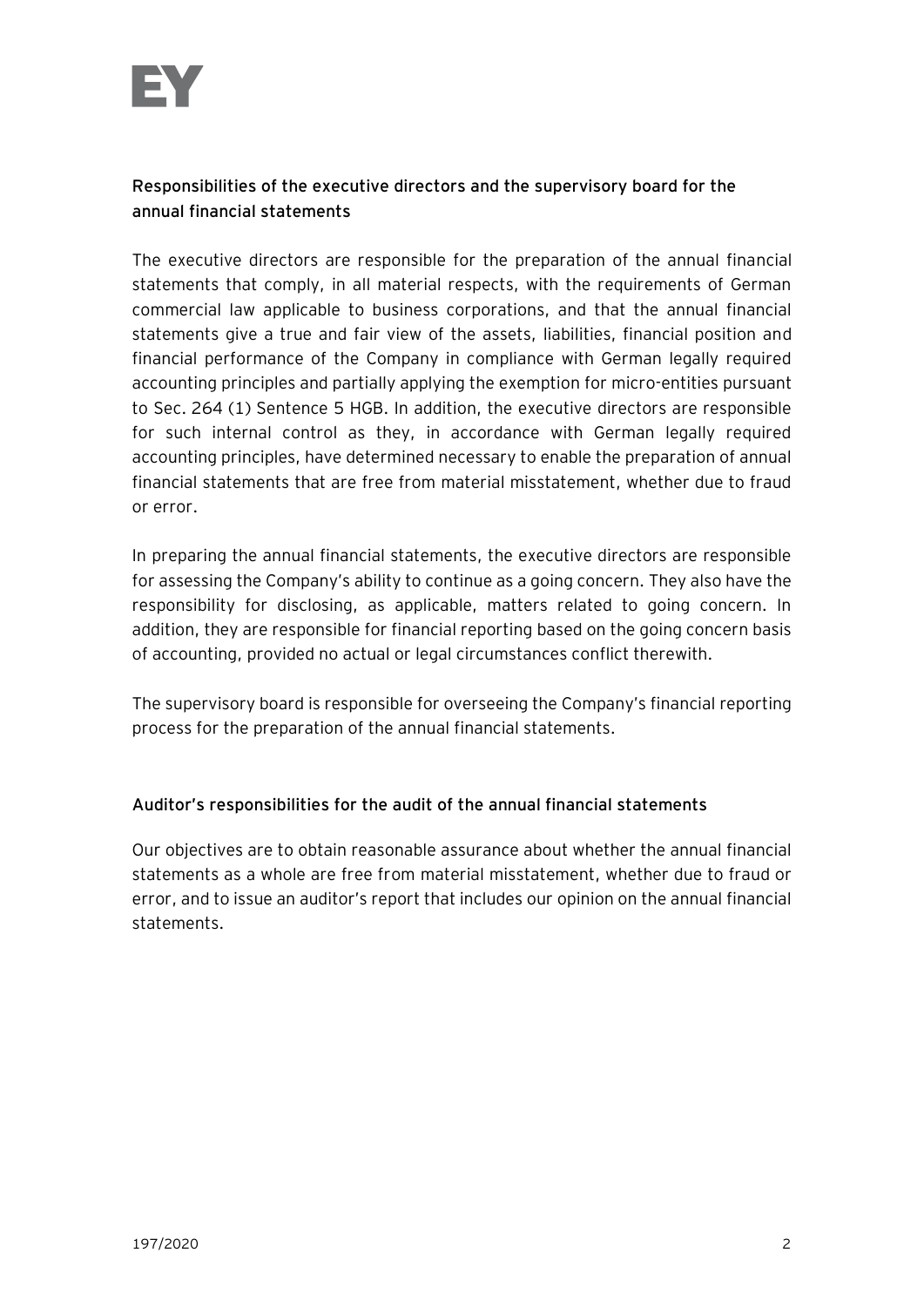

Reasonable assurance is a high level of assurance, but is not a guarantee that an audit conducted in accordance with Sec. 317 HGB and in compliance with German Generally Accepted Standards for Financial Statement Audits promulgated by the Institut der Wirtschaftsprüfer (IDW) will always detect a material misstatement. Misstatements can arise from fraud or error and are considered material if, individually or in the aggregate, they could reasonably be expected to influence the economic decisions of users taken on the basis of these annual financial statements.

We exercise professional judgment and maintain professional skepticism throughout the audit. We also:

- Identify and assess the risks of material misstatement of the annual financial statements, whether due to fraud or error, design and perform audit procedures responsive to those risks, and obtain audit evidence that is sufficient and appropriate to provide a basis for our opinion. The risk of not detecting a material misstatement resulting from fraud is higher than for one resulting from error, as fraud may involve collusion, forgery, intentional omissions, misrepresentations, or the override of internal control.
- Obtain an understanding of internal control relevant to the audit of the annual financial statements in order to design audit procedures that are appropriate in the circumstances, but not for the purpose of expressing an opinion on the effectiveness of this system of the Company.
- Evaluate the appropriateness of accounting policies used by the executive directors and the reasonableness of estimates made by the executive directors and related disclosures.
- Conclude on the appropriateness of the executive directors' use of the going concern basis of accounting and, based on the audit evidence obtained, whether a material uncertainty exists related to events or conditions that may cast significant doubt on the Company's ability to continue as a going concern. If we conclude that a material uncertainty exists, we are required to draw attention in the auditor's report to the related disclosures in the annual financial statements or, if such disclosures are inadequate, to modify our opinion. Our conclusions are based on the audit evidence obtained up to the date of our auditor's report. However, future events or conditions may cause the Company to cease to be able to continue as a going concern.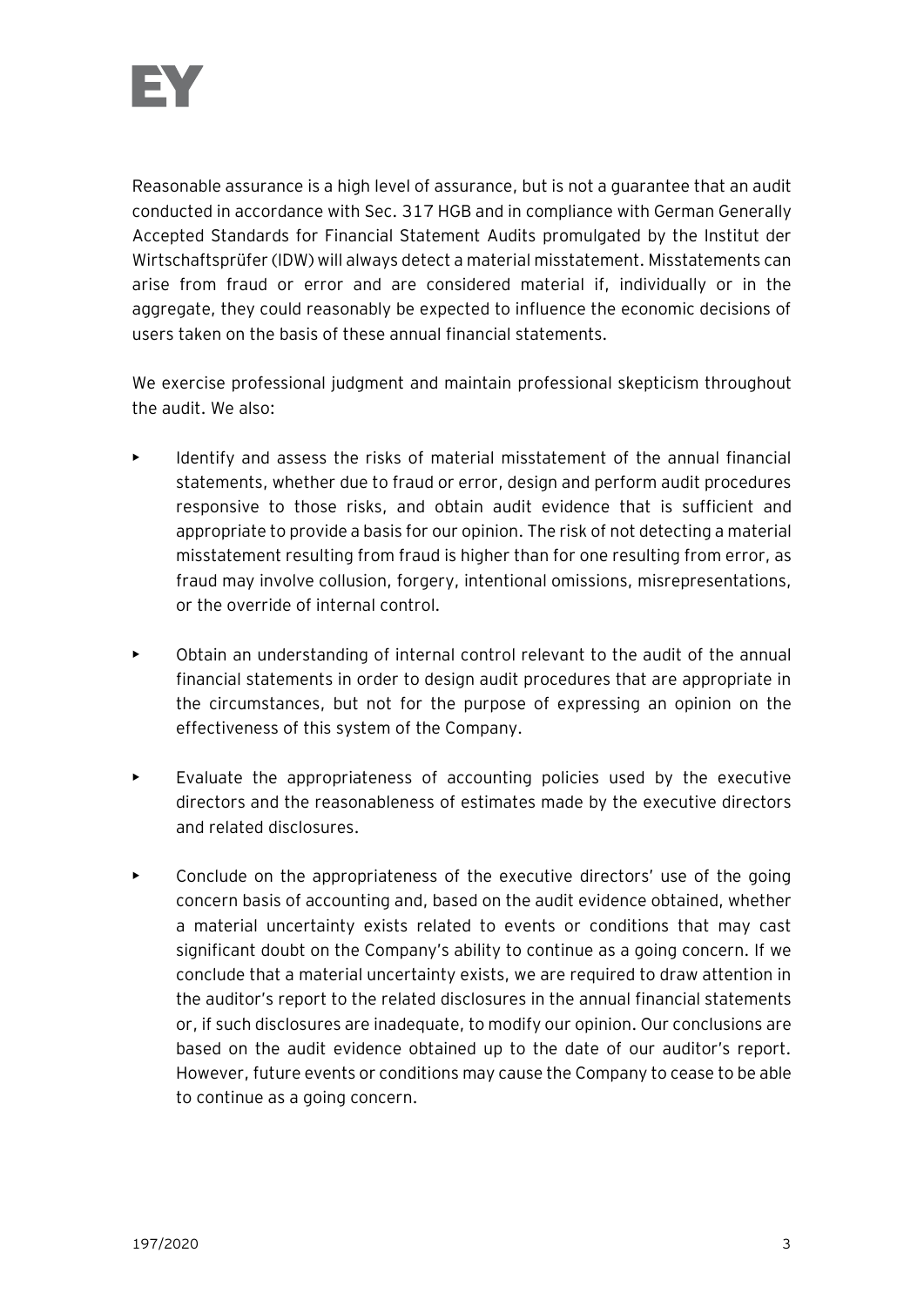

 $\blacktriangleright$  Evaluate the overall presentation, structure and content of the annual financial statements, including the disclosures, and whether the annual financial statements present the underlying transactions and events in a manner that the annual financial statements give a true and fair view of the assets, liabilities, financial position and financial performance of the Company in compliance with German legally required accounting principles and partially applying the exemption for micro-entities pursuant to Sec. 264 (1) Sentence 5 HGB.

We communicate with those charged with governance regarding, among other matters, the planned scope and timing of the audit and significant audit findings, including any significant deficiencies in internal control that we identify during our audit.

Munich, 27 March 2020

Ernst & Young GmbH Wirtschaftsprüfungsgesellschaft

Spannagl Müller Wirtschaftsprüfer Wirtschaftsprüferin [German Public Auditor] [German Public Auditor]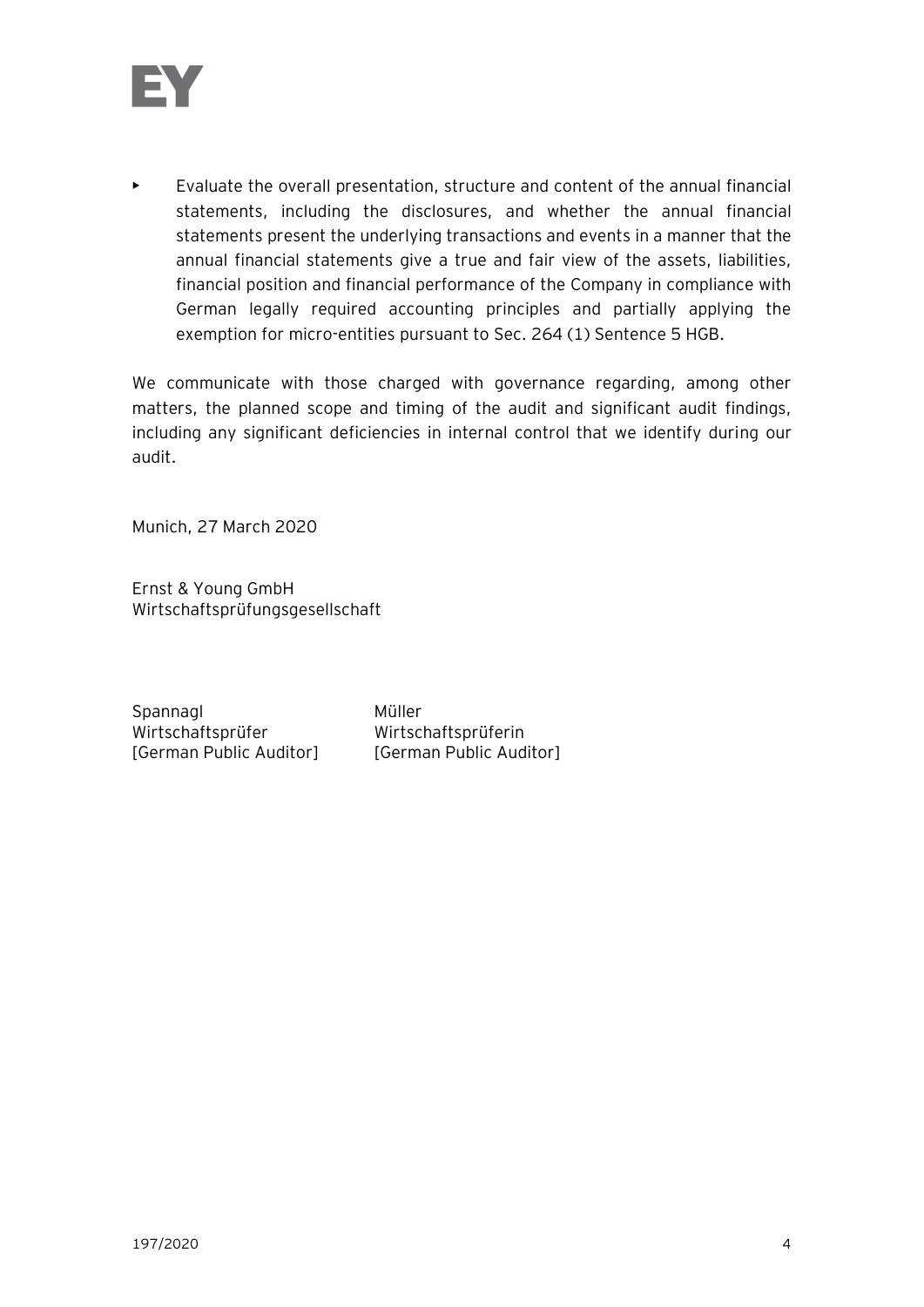#### **Kyros 52 Aktiengesellschaft (until 25 September 2019: Kyros 52 GmbH) Company's seat: Munich (until 5 November 2019: Hanover) Local Court: Munich, HRB 252581 (until 5 November 2019: Hanover, HRB 218841) Balance sheet as at 30 September 2019**

| <b>Assets</b>                                                               | 30.09.2019<br><b>EUR</b> | 30.09.2018<br><b>EUR</b> | Shareholders' equity and liabilities                                                          | 30.09.2019<br><b>EUR</b>                               | 30.09.2018<br><b>EUR</b>                              |
|-----------------------------------------------------------------------------|--------------------------|--------------------------|-----------------------------------------------------------------------------------------------|--------------------------------------------------------|-------------------------------------------------------|
| A. Current assets                                                           |                          |                          | A. Shareholders' equity                                                                       |                                                        |                                                       |
| Receivables and other assets<br>ъ.<br>Receivables from affiliated companies | 87.724,67                | 84.293,89                | <b>Common stock</b><br>٠.<br>II. Additional paid-in capital<br><b>Accumulated loss</b><br>HI. | 100.000,00<br>100.000,00<br>$-14.881,53$<br>185.118,47 | 93.000,00<br>100.000,00<br>$-15.654,01$<br>177.345,99 |
| II. Cash in banks                                                           | 100.839,86               | 93.069,10                | <b>B.</b> Liabilities<br>Liabilities to banks<br>Trade payables                               | 17,00<br>3.429,06<br>3.446,06                          | 17,00<br>0,00<br>17,00                                |
|                                                                             | 188.564,53               | 177.362,99               |                                                                                               | 188.564,53                                             | 177.362,99                                            |

As of September 30, 2018, Receivables against the parent company amounted to EUR 11.134,37. The remaining term of receivables from affiliated companies is below one year. The remaining term of trade payables and liabilities to banks is below one year

Munich, this 27th day of March 2020

sgd. Wolfgang Seltmann sgd. Martin Rohbogner